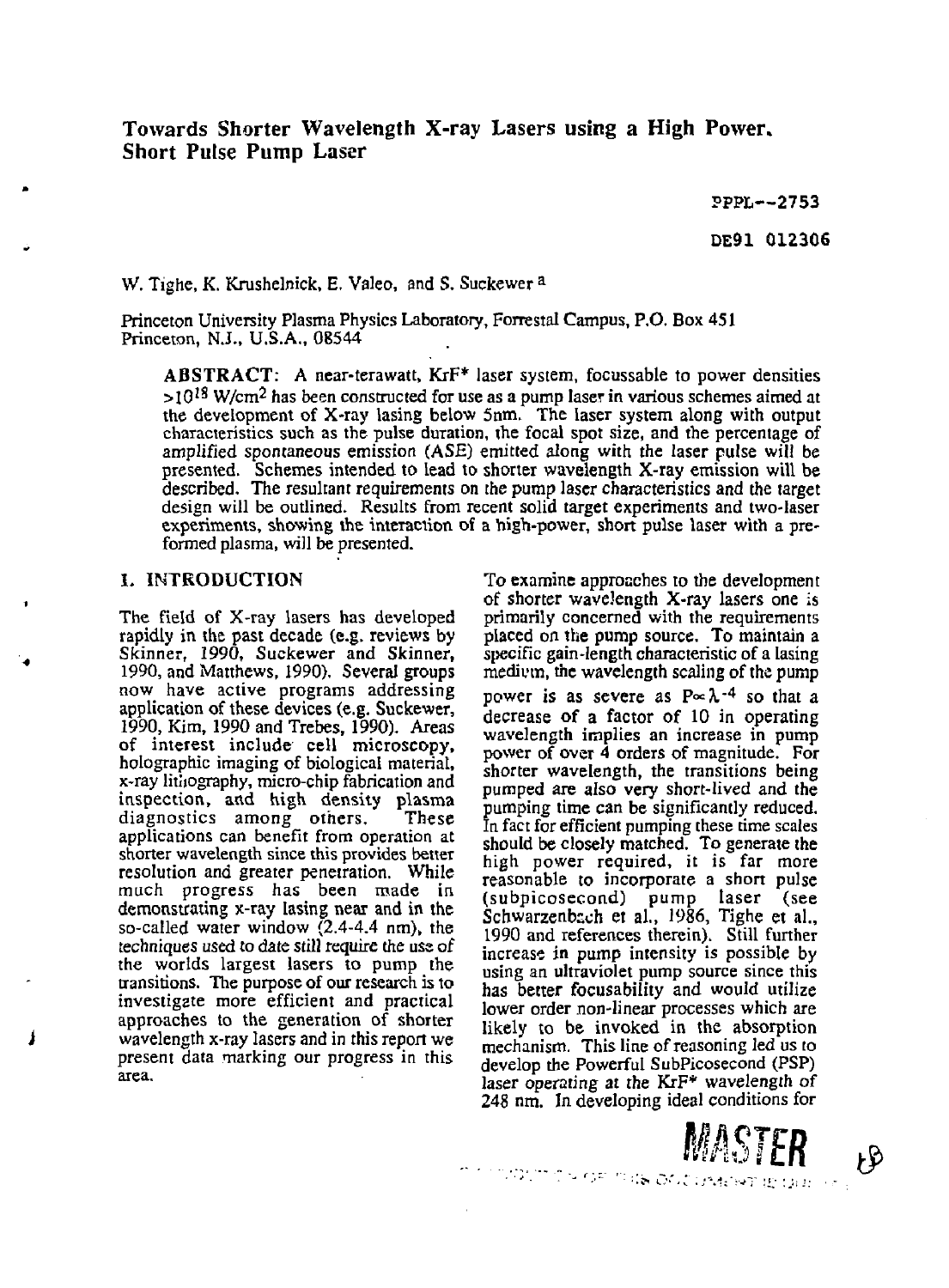

Fig. 1. a) Block diagram of Two-Laser Approach, b) Block diagram of Powerful Subpicosecond (PSP) Laser system.

gain at shorter X-ray wavelengths, two approaches can be considered. In one case a high temperature plasma is created by a single laser. If conditions of high density and rapid cooling are put into place then three-body recombination and cascade processes will allow upper levels to be populated while levels near the ground state will be rapidly, radiatively depopulated. Population inversions and gain are possible. By selecting appropriate elements this recombination scheme may be effectively scaled to shorter wavelengths. An alternative technique is to obtain the population inversion without heating the plasma (see Burnett and Corkum,1988). In this case the plasma state would be preformed and once the desired ionization stage was reached, a high power laser would be used to excite or further ionize the ion by a multiphoton process and, thereby, create the inversion. Because there is no significant heating of the free electron population the conditions for gain are more readily attainable. This approach is referred to as the "Two-Laser Approach" since the high ionization states can be readily obtained with a long pulse, high energy laser and the inversion condition can be best delivered with a high power, short pulse laser. A basic block diagram

showing the primary elements of such a twolaser approach is given in figure 1 a). This experiment is now in place with critical issues of timing jitter and target alignment resolved. Some initial results will be presented later.

# **2. SHORT PULSE LASER SYSTEM**

The PSP-Laser is a critical element of both approaches to short wavelength X-ray lasing. In the two-laser approach high-order muitiphoton processes requiring extremely high power pumps are used. In scaling the recombination laser, the cooling rate must be faster than the recombination rate which at shorter wavelength transitions is on the order of several picoseconds so that the high density plasmas formed must not be heated at later times by the laser. The goal in the development of the PSP-laser was an output on the order of a terawatt, focussable to  $>10^{18}$  W/cm<sup>2</sup>. A block diagram of the system is shown in figure 1 b) and a brief description follows.

The system begins with a 1 psec dye oscillator tuned to 648 nm. A fiber-grating combination is used to compress these pulses to 200 fsec. This output is amplified in a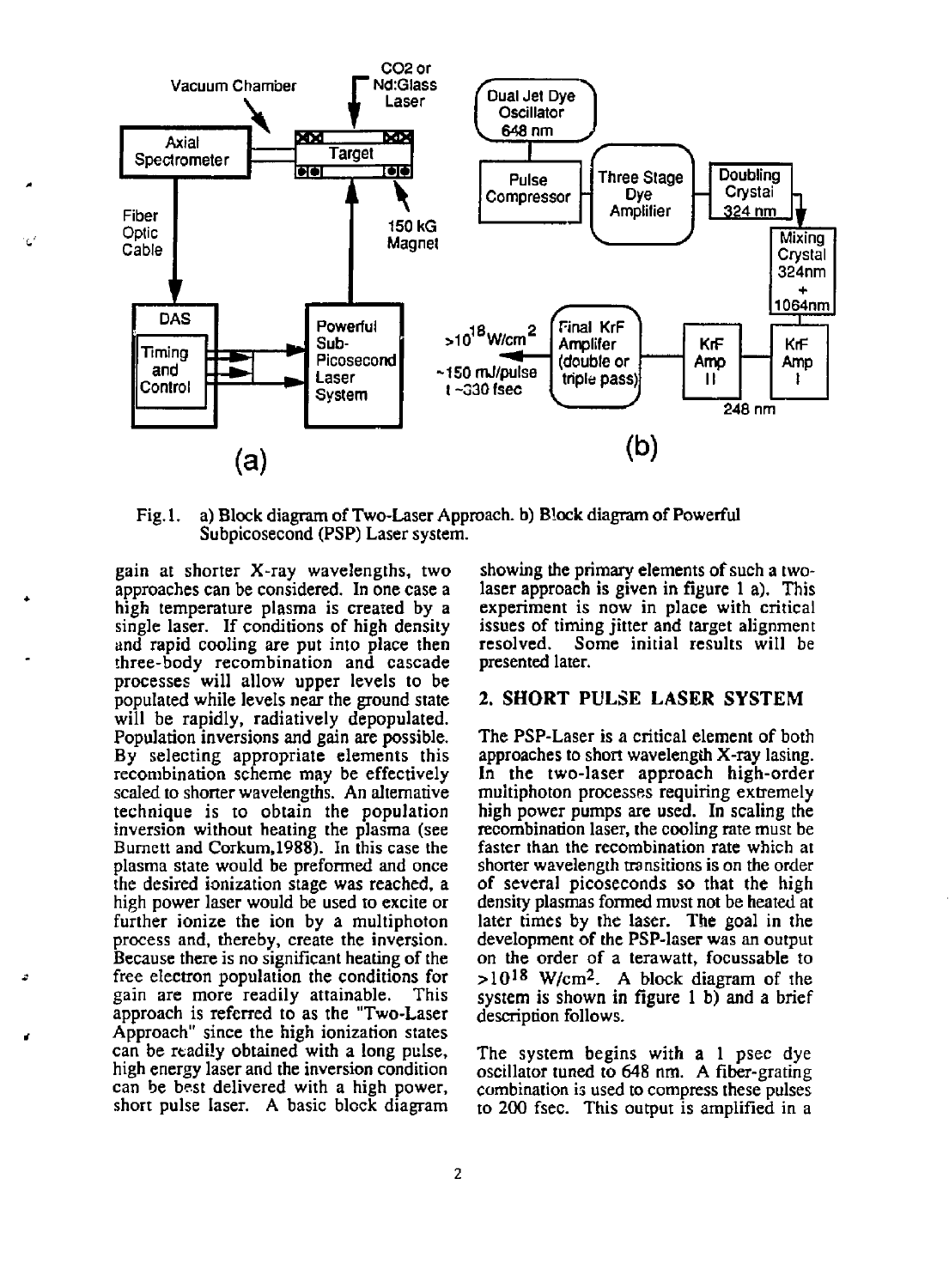

Fig. 2 a) Experimental set-up of single-shot autocorrelator at 248 nm. b) Duration of output pulse from PSP-Laser

three-stage dye amplifier to a level of ~100 juJ per pulse and then frequency doubled (324 nm) in a 1mm BBO crystal. This is mixed in a 1mm KDP crystal with  $1.06 \mu m$ laser radiation to produce a seed pulse at 248 nm. Finally, this pulse is injected into a KrF\* amplifier chain.

Each KrF\* amplifier is separated by more than 20 nsec to prevent self oscillation and both spatial filtering and saturable absorbers are used between them in order to reduce the level of amplified spontaneous emission (ASE). The final amplifier was constructed at PPPL (Meixler et al., 1988) and has an aperture of 5x10 cm and a discharge length of 80 cm. The system has been operated in either a double or a triple-pass mode. In the double-pass mode a single pulse is amplified to a level of ~200mJ with a 10% ASE component. In triple pass a multiplex scheme was invoked which allowed a train of pulses separated by  $\sim$  4 ns to be injected. This temporal separatior; corresponds to the gain recovery time in the amplifier and appears to very effectively reduce the ASE component. The energy per pulse from this arrangement is on the order of 100 mJ. Attempts are being made to multiplex angularly and then de-muitiplex these pulses. At present, all pulses are collinear and brought on target with the 4 nsec separation in time.

In determining the focal spot intensity, the important output characteristics of the laser system are the pulse duration and the focal spot size. To measure the pulse duration a single shot autocorrelator was developed which makes use of a three-photon fluoresence process in a XeF cell (Sarakura et al., 1988). A schematic of the autocorrelator and the corresponding measurement are shown in figure 2  $\hat{a}$ ) and b). While a certain amount of pulse broadening is observed, with energy measurements of 100-150 mJ per pulse, the output power of the system is still in the order of .3 - .5 terawatts. A single shot measurement of the focal spot size was also made. In this case a small fraction (.04%) of the laser output was brought to a focus with a spherically and chromatically corrected f/3 MgF2 lens system. The focal spot was re-imaged (magnified 15X) using a reflecting microscope objective onto a conversion plate. This was then examined using a 2D CCD array camera yielding a total magi.ification of  $~50X$ . Because misalignment will produce a larger than actual value, our measurement indicates focal spot dimensions of less than  $4x10 \mu m$ . Using these measurements the  $\frac{1}{2}$  focal spot intensity is determined to be  $\approx$  2 x เงเล่ อยงเ ห<br>1018 พ*.เ.*...<sup>9</sup> .

Another important characteristic of laser pulses of this type is the existence of prepuls? energy. In this system ASE can become very significant and much care has to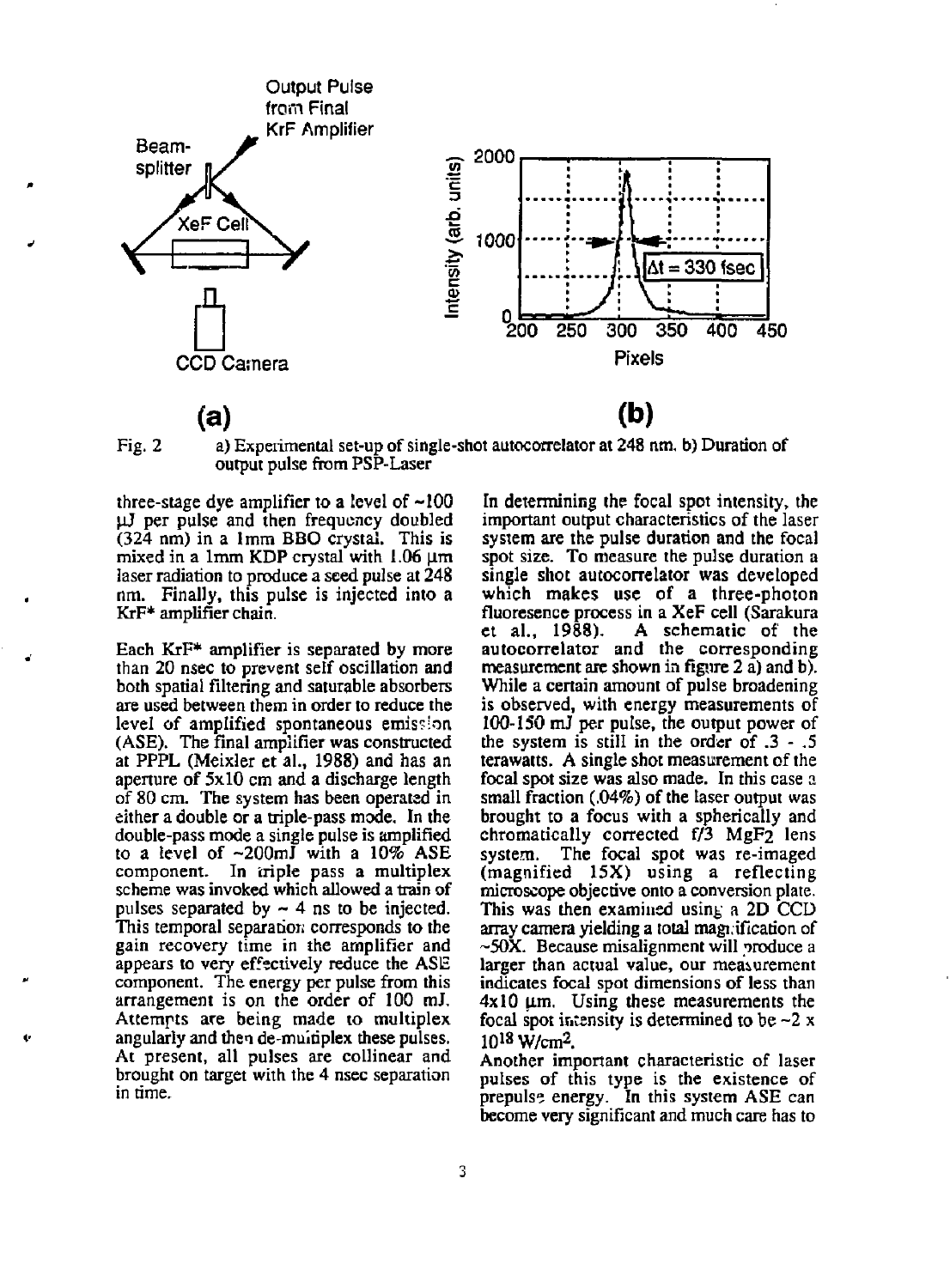be taken to control it. Because it is expected to play only a minor role in the two-laser experiment and become critical only in solid target interaction, we will discuss this feature in a later section.

# 3. TWO-LASER APPROACH

The essential aspect to the two-laser approach involves the interaction of an intense electric field (associated with a laser pulse) with a preformed ion. The ion will generally be highly charged and the role of the electric field is either to excite or remove the "next" electron in the ion. Several theoretical approaches to these problems have been initiated. With respect to excitation, the experimental control required, to utilize what appear to be extremely narrow resonances, make this approach difficult. The approach has not been abandoned since there are many factors which may assist by providing some unanticipated control. A more encouraging approach involves the further ionization of the target plasma with subsequent recombination leading to population inversions and gain. To simulate this process a Thomas-Fermi model (Susskind et al., 1991) was developed. A brief outline of this model follows.

The Thomas-Fermi model retains the screening effect of inner shell electrons in a many-electron atom by treating all the bound electrons as a fermi gas at zero temperature. Since the laser frequency  $\omega$  is small compared to the atomic transition rate,  $\omega < \sqrt{ }$ the applied field can be treated as a constant. The ionization state of the atom will be determined by the maximum value of the applied field. The atom is filled with electrons with momenta,

$$
p \le p_{\text{max}} \equiv [2(\phi - W + Fz)]^{1/2} \tag{1}
$$

where W is the kinetic energy, and where F is the maximum value with z as the direction of the applied field. This allows the electron density to be determined and using Poisson's equation a nonlinear, ordinary, integrodifferential equation in two dimensions (using azimuthal symmetry) for the selfconsistent potential  $\phi$  is obtained. The description is completed with appropriate boundary conditions. With a change of variables the description is Z-independent allowing  $\alpha$  single solution to be applied to

different elements. The model compares very well with experimental data as indicated .in fig. 4 of Susskind et al. (1991).

Two points should be noted. First, there are no adjustable parameters in fitting this data, so the essential physics can be assumed to be captured in this very simple model. Second, what has been neglected in this simple presentation is the quantum tunnelling, which can be shown, in a more complete calculation, to be negligible.

Initial experiments in the two-laser approach have been performed. The geometry is shown in figure 3. A thin blade target of either aluminum or teflon was used. A small (300 um diameter) alignment pinhole was placed near the edge of the target. A 3 nsec,  $-10$  J, YAG: Glass laser pulse was brought on target to the alignment pinhole from one direction. The PSP laser pulse, focussed with a simple lens at f/10, was brought from the opposite direction. The alignment method ensures that the lasers are focussed to the same location. The target is then lowered to a position where the thickness of the blade is significantly less than that through which the 1  $\mu$ m laser can burn. A transmission grating (in the spectral region 150-200A) is placed perpendicular to the interaction region and the a SO ns streak of the spectra is obtained with a soft x-ray streak camera. The long duration plasma emission produced by the interaction of the long pulse laser is clearly seen on the streak photograph (not shown here). The time of onset of the short pulse PSP laser is also clear - indicated by enhanced emission across the spectral region. While there is *some* indication of some spectral variation induced by the PSP laser pulse, detailed analysis of these results is pending the experimental modifications discussed below.

The major difficulties with the experimental arrangement described above are, first, the f/number does not provide the highest power from the PSP laser and, secondly, the required vaporization of the target by the YAG:Glass laser is not a particularly reliable technique and leaves open the possibility that the PSP laser interacts with remnant solid rather than the produced plasma. Modification to the system are being made now in order to use the corrected f/3 focussing optic for the PSP laser and to bring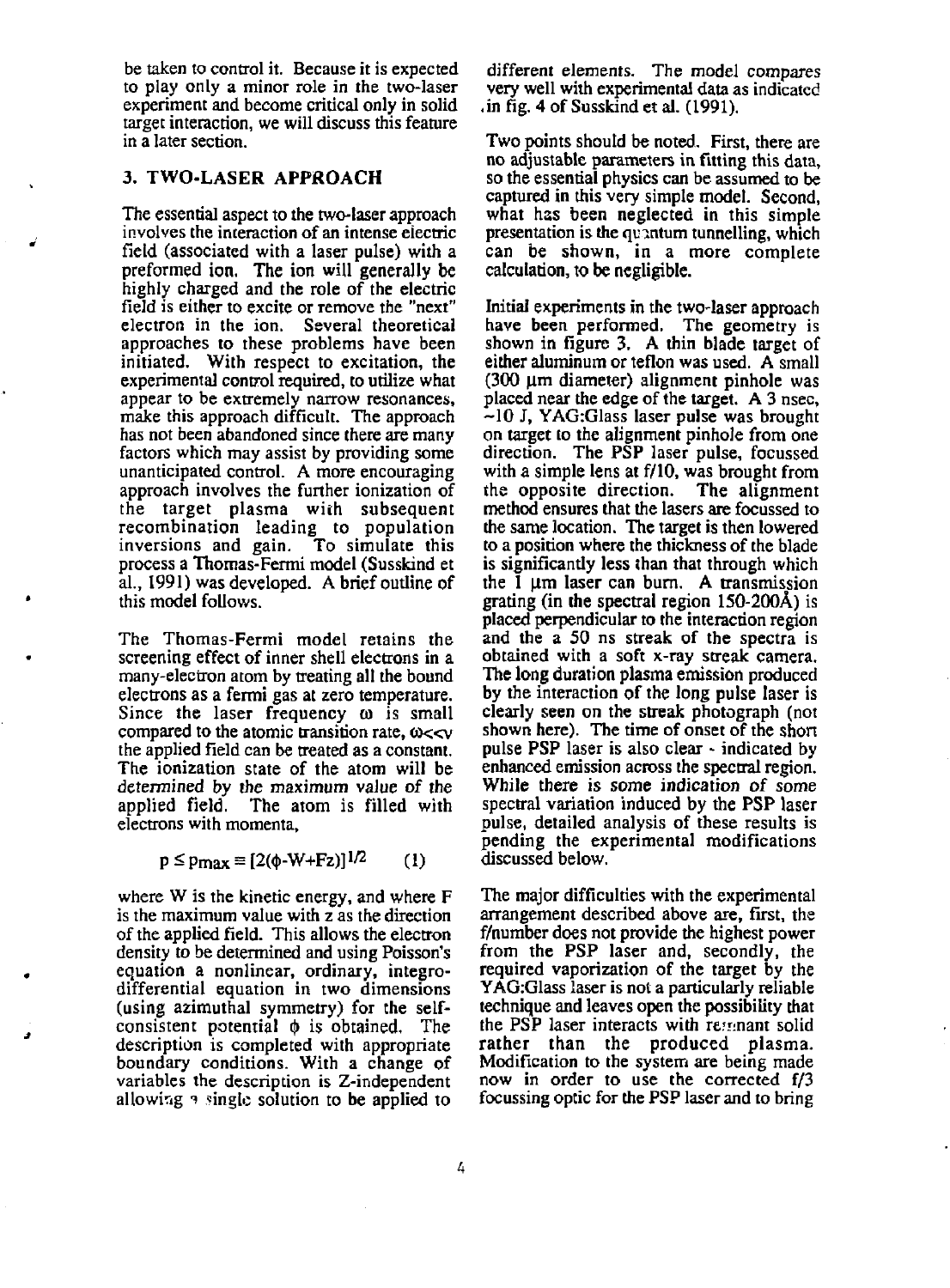

Fig. 3 Target geometry used in initial "two-laser approach" experiments

the laser on target perpendicularly to the first laser.

### **4. SCALING THE RECOMBI-NATION X-RAY LASER**

It seems to be feasible to scale successful recombination laser experiments at 18.2 nm in carbon to higher Z elements and shorter wavelength transitions (Tighe et al., 1990). One possibility is the  $H_{\alpha}$  line in hydrogenlike aluminum at 3.9 nm. Designs and sensitivity to laser parameters are discussed below.

The optimal conditions for recombination pumped gain are that the plasma density be as high as possible without collisionally<br>quenching the lasing transition. The quenching the lasing transition. requirements on the electron temperature Te are that it change from a value comparable to the ionization potential  $E_{ion}$  to a small fraction thereof in a time short compared to the recombination time. In the case of Hlike aluminum the optimum density is of the order  $n_e = 10^{22}$  cm<sup>-3</sup> and, with the threebody recombination rate being  $\sim 2. \cdot 10^{-12}$ sec, a cooling time of a few psec is required if substantial gain is to be achieved.

The expected gain can be determined from the population inversion density. This can be estimated by assuming that each recombination event flows through the level of interest and by taking spontaneous emission as the dominant drain mechanism. The formula for the line-center gain coefficient can then be expressed as,

$$
\kappa = \frac{\lambda_{ul}^4}{16 \pi^2 c} \frac{n_e^2 \alpha_{rec}}{\Delta \lambda}.
$$
 (2)

The Balmer alpha transition wavelength in Aluminum is  $\lambda_{32} = 3.9$  nm. Using  $n_e = 8$  $\cdot 10^{21}$  cm<sup>-3</sup>, n<sub>e</sub> $\alpha_{\text{max}} = 4.10^{11}$  sec<sup>-1</sup> and  $\Delta \lambda =$  $4 \cdot 10^{-3}$  nm, we obtain a very large gain coefficient of,  $x = 4 \times 10^4$  cm<sup>-1</sup>. The gain regions are expected to be of the order of microns so that gain lengths on the order of 10-20 might be expected.

We will now discuss some elements of the target design for a laser of this type. In a recombination time *xiec,* an impulsively heated, freely expanding plasma foil expands to a thickness  $\Delta = C_S \tau_{rec}$ , where C<sub>S</sub> is the sound speed determined by the  $e$ lectron temperature  $T_e$  immediately after heating. For fully stripped Aiuminum, taking  $T_e$ = 700 ev, we have  $C_S = 1.8 \cdot 10^7$ cm sec<sup>-1</sup>. For  $\tau_{\text{rec}} = 2.5 \cdot 10^{-12}$  sec, we have  $\Delta = 4.5 \cdot 10^{-5}$  cm. Assuming initially solid densities, which for fully stripped Al vields  $n_e = 9.10^{23}$  cm<sup>-3</sup>, the requirement that  $n_e < 8 \cdot 10^{21}$  cm<sup>-3</sup> vields an estimate for the thickness of the solid target of  $\Lambda_s = 4$ .  $10^{-7}$  cm.

In the approach described above, large temporal and spatial gradients are prerequisites for inversion between levels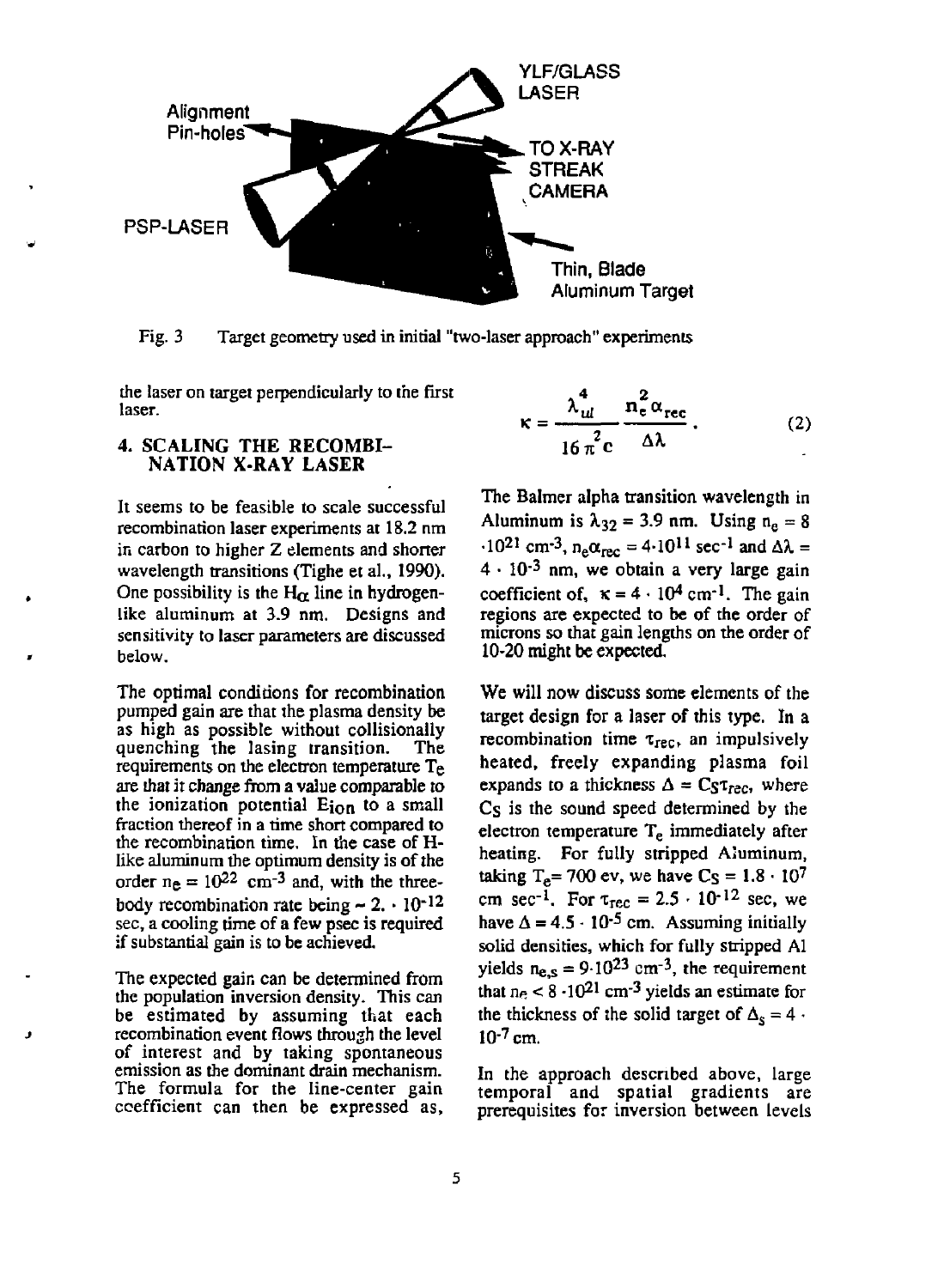which decay via allowed transitions. This is the principal rationale for development of fsec pumping systems. In order to develop the required level of contrast between the pulse energy and the prepulse energy  $($ 10<sup>4</sup> ), techniques such as spatial filtering and the use of saturable absorbers have been employed and while effective are generally limited to ratios of  $\sim 10^3$ . A "plasma" saturable absorber" based on a thin film in a spatial filter configuration placed after the final amplifier may provide the required contrast.

#### 5. SOLID-TARGET INTERACTION

In this section, spectra obtained from the interaction of the PSP laser pulse with solid slab targets will be presented, discussed and compared for different power intensities.In figure 4 spectra obtained from the interaction with a teflon target are presented. Figure 4

a), shows the result after 200 shots at a focal spot intensity of  $10^{16}$  W/cm<sup>2</sup>. The CVI and CV 2-1 transitions (33.7 A and 40.3 A, respectively) are identified. There is some indication of the existence of satellite lines but they appear quite weak. Under conditions of higher focal spot intensity, in figure 4 b), the number of shots have been reduced by a factor of 40 while the spectral intensity has decreased by approximately a factor of 2. The lens used in obtaining these spectra was an uncorrected, simple lens with a focal length of 20 cm. Most significantly, the satellite lines to the CVI and CV transitions have become relatively much stronger. This indicates that either the emission is occurring under higher density conditions or that the line emission may coexist with the extremely high electric field of the laser. The line broadening of these lines is difficult to use in determining the density due to the presence of satellite lines and



Fig. 4 PSP-laser interaction with teflon target a) Accumulated over 200 laser shots at intensity of  $\sim 2 \times 10^{16}$  W/cm<sup>2</sup>.b) Accumulated over 5 laser shots at intensity of  $-10^{17}$  W/cm<sup>2</sup>.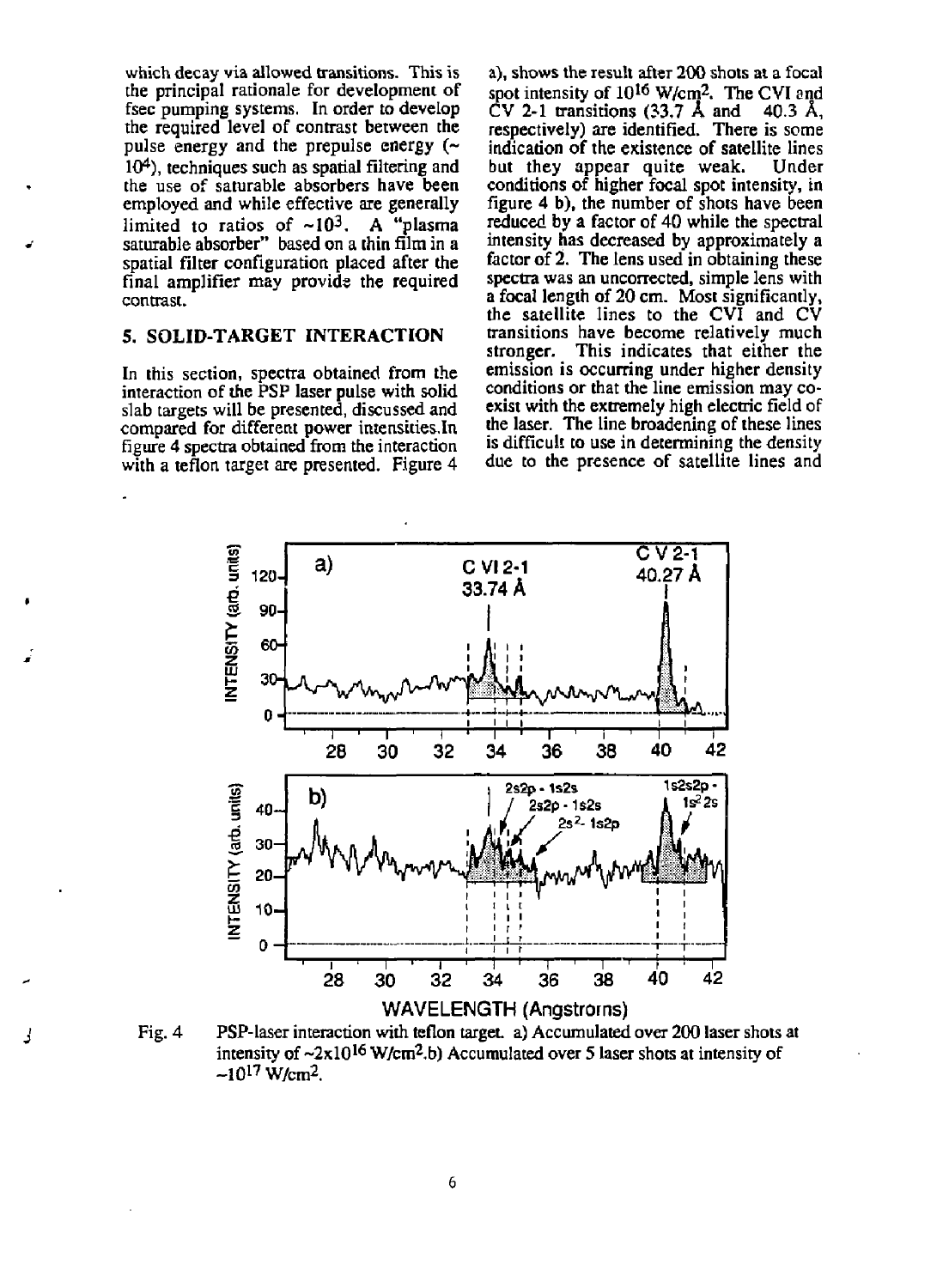possible self absorption of the resonance emission.

With corrected, f/3 focussing optics, the focal spot intensity on target is determined to be  $2 \cdot 10^{18}$  W/cm<sup>2</sup>. Spectra obtained from the interaction of this laser pulse with a teflon target are shown in figure 5 a). Similar to the results in figure 4 b), 5 shots were averaged to obtain this spectrum. Here, however, the signal intensity is larger by more than a factor of 2. Moreover, the satellite lines are much more clearly identified. The CVI 3-1 more clearly identified. transition is also apparent although there are no significant satellite lines associated with it. Using the RATION code (Lee, 1990) a rough measure of the temperature and density from the ratios of these lines indicates that the line emission is occurring at near solid density, n<sub>e</sub>~10<sup>23</sup> cm<sup>-3</sup>.

All the above spectra were taken under spatially and temporally integrated conditions. With certain orientations of the spectrometer a small degree of spatial resolution was obtained, allowing a view of the plasma closer to the target surface. The result, shown in figure 5 b), is marked by an

extremely broad CVI 2-1 emission and no CV emission whatsoever. The implication here is that the emission is occurring under still higher density conditions. Although analysis of these spectra is not complete, additional broadening processes may be involved. A primary candidate would be the extremely high electric field associated with the laser. Temporally resolved spectra on the time scale of the laser pulse are necessary in order to clarify these results.

Finally, attempts have been made to observe the Al XIII 3-2 transition at 3.8 nm. This was discussed earlier in terms of the scaling of the recombination laser to shorter wavelengths. Not shown here, the Al XIII 3-2 transition was observed though it was weak. This is not surprising since the This is not surprising since the density conditions are likely to exceed those at which the inversion is collisionaily quenched. As discussed in the previous section, it is necessary to allow the Al plasma to expand to lower density prior to allowing it to cool rapidly. Apparatus to obtain these conditions is presently being constructed.



Fig. 5 PSP-laser interaction with teflon target. Accumulated over 5 laser shots at intensity of  $\sim 2 \times 10^{18}$  W/cm<sup>2</sup>. a) Spatially integrated spectra showing strong satellite lines b) Plasma viewed closer to target surface showing broadened line.